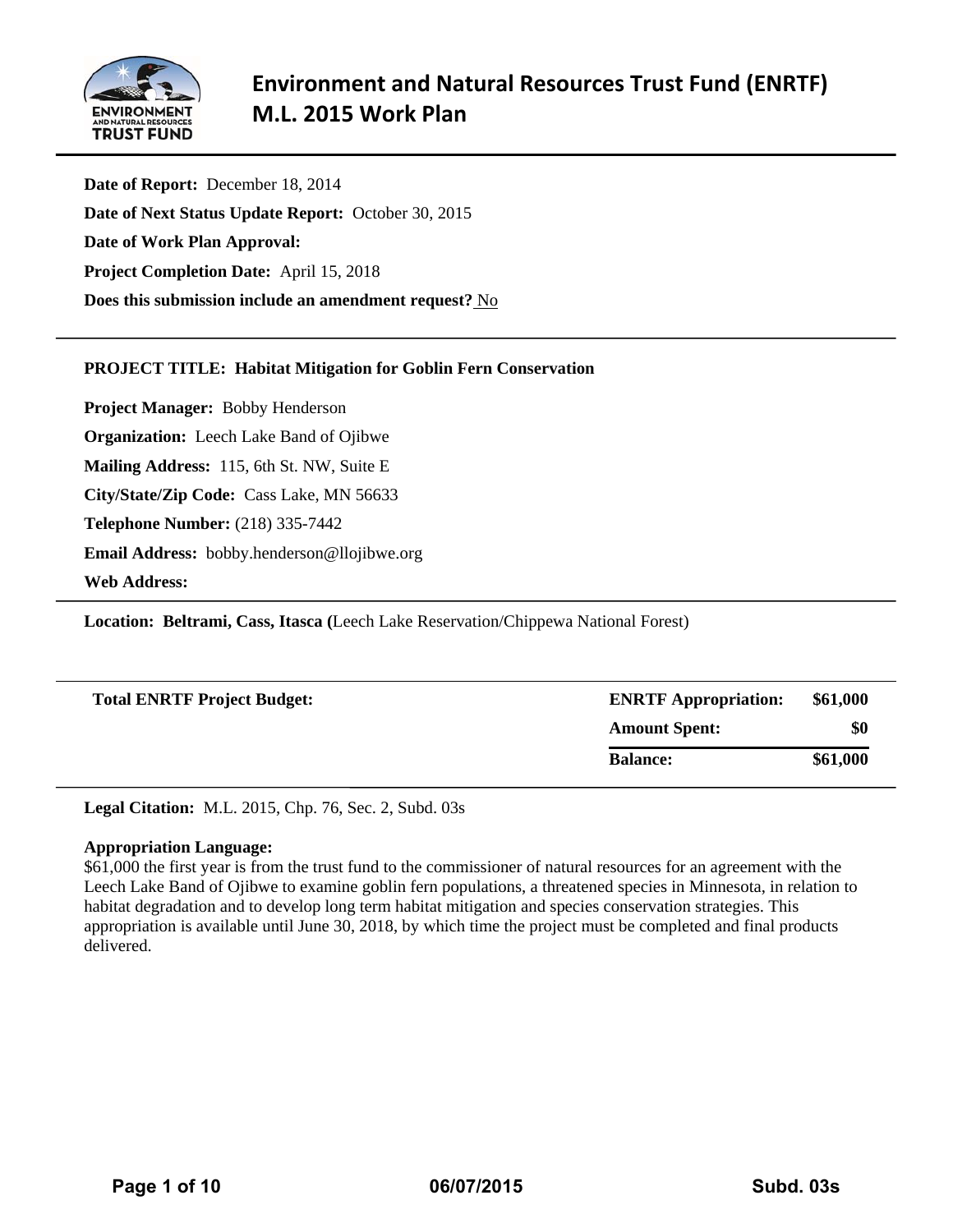## **I. PROJECT TITLE:** Habitat Mitigation for Goblin Fern Conservation

## **II. PROJECT STATEMENT:**

In 2013 Minnesota made updates to the Endangered and Threatened Species list, Statement of Need and Reasonableness (SONAR). As a result the status for Goblin fern (*Botrychium mormo*) was raised from a species of Special Concern to a Threatened species in Minnesota. This rare fern commonly referred to as a moonwort or Goblin fern, is a small discreet fern endemic to the rich Northern Hardwood forests of Minnesota, Wisconsin, Michigan, with a single historic record from Ontario, Canada. Currently this species is threatened in Minnesota (total records unknown), threatened in Michigan (13 records), endangered in Wisconsin (89 records), and receives a Global rank of G3 (vulnerable). Within this restricted range it occurs only within specific habitats defined by forest community type and soils. These communities in Minnesota are often dominated by *Acer saccharum, Tilia americana, Fraxinus nigra, Betula alleghaniensis,* with occasional upland *Thuja occidentalis* and *Ulmus spp*... The soils tend to be sandy loams – loam, with an intact thick organic layer (O and A soil horizons) Outside Minnesota the habitats and canopy composition slightly differ, but *Acer* and *Tilia* continue to be a dominant associate species.

Since 1975 there have been over 600 Goblin fern observations on Leech Lake Reservation/Chippewa NF; which makes this area the heart of Goblin fern distribution. But it is highly suspected many of the populations prior to 2000 have been extirpated as a result of severe habitat degradation. The scourge most responsible for Goblin fern extirpation throughout its range has been the introduction of non-native earthworms. All earthworms found in Minnesota are non-native; with the majority being European species of the family *Lumbricidae.* The initial arrival of earthworms came with European settlers around the mid 1800s, but since that time their spread has been expedited through human activities such as the dumping of unused fishing bait, forest management activities, recreation, development, and potentially anything that moves soil from a contaminated area to areas unaffected by earthworms. As a result the continual rapid loss of habitat is extirpating Goblin fern populations at an alarming rate.

This is a multifaceted project with multiple goals. The **overall goal** is to review historic record locations to examine populations in order to quantify Goblin fern abundance, decline, and possible extirpations at the local scale. These crucial steps in the project will be accomplished through surveying and monitoring a random sampling of sample units (EO records).

The **second goal** is to collect earthworm data utilizing the Invasive Earthworm Rapid Assessment Tool (IERAT) and assign each specific location a ranking as defined by IERAT. This exercise will also give us the opportunity to assess and document the adverse effects earthworms cause to Goblin fern habitat. Ultimately the earthworm data will be submitted to a much larger earthworm study being conducted by Great Lakes Worm Watch and UMD NRRI.

My **third goal** is to analyze the data with the assistance of Forest Service botanist Kirk Larson in order to determine:

- **1)** Is Goblin fern abundance and distribution diminishing on the Leech Lake Reservation/Chippewa National Forest?
- **2)** Identify the factors responsible for diminishing population abundance and/or extirpations at the local scale.
- **3)** Identify conservation strategies/plans which will need to be addressed and/or developed in order to minimize further negative affects to Goblin fern habitat and populations.

## **III. OVERALL PROJECT STATUS UPDATES:**

**Project Status as of October 30, 2015:** 

**Project Status as of April 15, 2016:** 

**Project Status as of October 30, 2016:**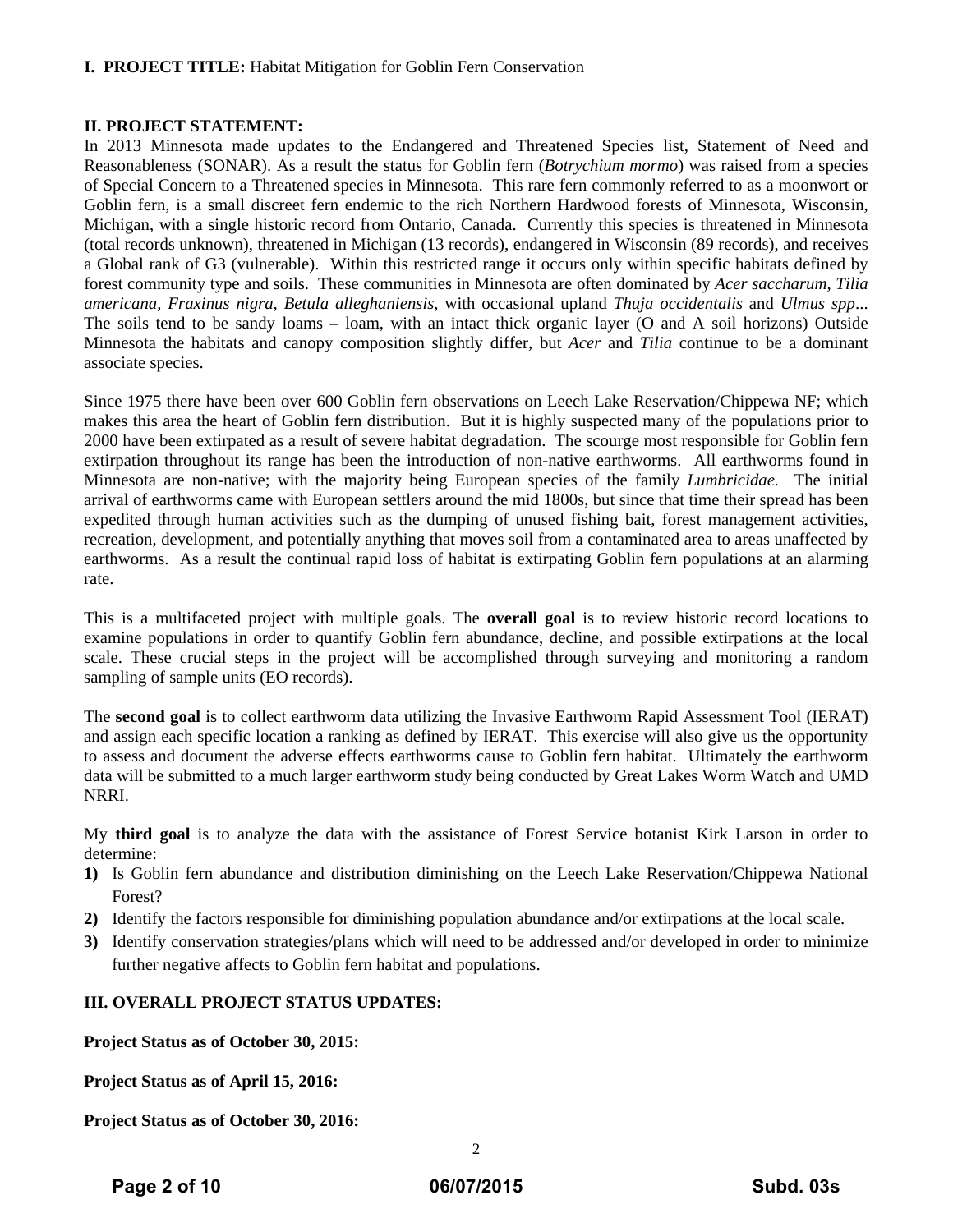**Project Status as of April 15, 2017:** 

**Project Status as of October 30, 2017:** 

**Project Status as of April 15, 2018:** 

**Overall Project Outcomes and Results:** 

## **IV. PROJECT ACTIVITIES AND OUTCOMES:**

**ACTIVITY 1: Identify Experimental Units, Finalize Project Design, Survey and Assess Locations.**  CNF botanist Kirk Larson and I will examine the CNF Goblin fern records to identify four sub-sets of experimental units. The sub-sets will be based on five year increments from 1992 – 2011 giving us a sample period of 20 years. It is important to note that CNF Forest Service lands are divided into districts, compartments, and timber stands, so each experimental unit has a unique identifier (District - Compartment/Stand number). For each five year period we will randomly identify our 20 experimental units for a total of 80 unique experimental units.

Sample units will be based on the element of occurrence (Goblin fern record) within the experimental unit. Each experimental unit will contain a sample unit identified by a unique corporate number for the EO (example: BOMO3001) There will be a total of 80 sample units to coincide with the 80 experimental units. For timber stands containing more than one Goblin fern EO, a sample unit will be randomly selected for survey and monitoring.

Sub-set 1: 1992-1996 – 20 experimental units – 20 sample units Sub-set 2:  $1997-2001 - 20$  experimental units  $-20$  sample units Sub-set 3:  $2002-2006 - 20$  experimental units  $-20$  sample units Sub-set 4:  $2007-2011-20$  experimental units  $-20$  sample units

Once the experimental and sample units are identified, CNF botanist Kirk Larson and I will design the survey and data collection protocol for the three year project. Much of the information we wish to obtain is related to habitat quality and population viability (*goblin fern presence/persistence, canopy closure, soil moisture, associated species, soil organic layer, earthworm presence and effects*). This simple base data will be important for decisions regarding future Forest Plan updates.

The first year of surveys will be most labor intensive as the location coordinates from early observations tend to be highly inaccurate. If ground truthing the original EO proves to be difficult, then the experimental unit (timber stand) will be fully surveyed to help establish the probable EO coordinates. If the original location goes without detection, the original field notes will be utilized to identify the best habitat within proximity of the given EO coordinates. Once the probable habitat is identified it will be designated as the sample unit.

For sample plots where Goblin fern continues to persist, there will be pin flags placed in the ground to identify a meter square sample unit at the site. At EO locations where Goblin fern is absent, there will be a single pin flag placed in the vicinity of the coordinates or habitat to identify the location as a sample unit. If at a later date Goblin fern is observed in the vicinity, then there will be a meter square sample unit placed around the EO to identify it as the probable location.

By mid August most Goblin fern have senesced, so intensive field work is required as there is approximately a six week time window from late June – early August for conducting quality Goblin fern surveys. Kirk Larson and I are highly experienced in *Botrychium* surveys and identification so this accounts for the decision to utilize only two surveyors for the project. Data consistency and thoroughness are crucial to reduce inaccuracy which also contributes to the decision for only two surveyors.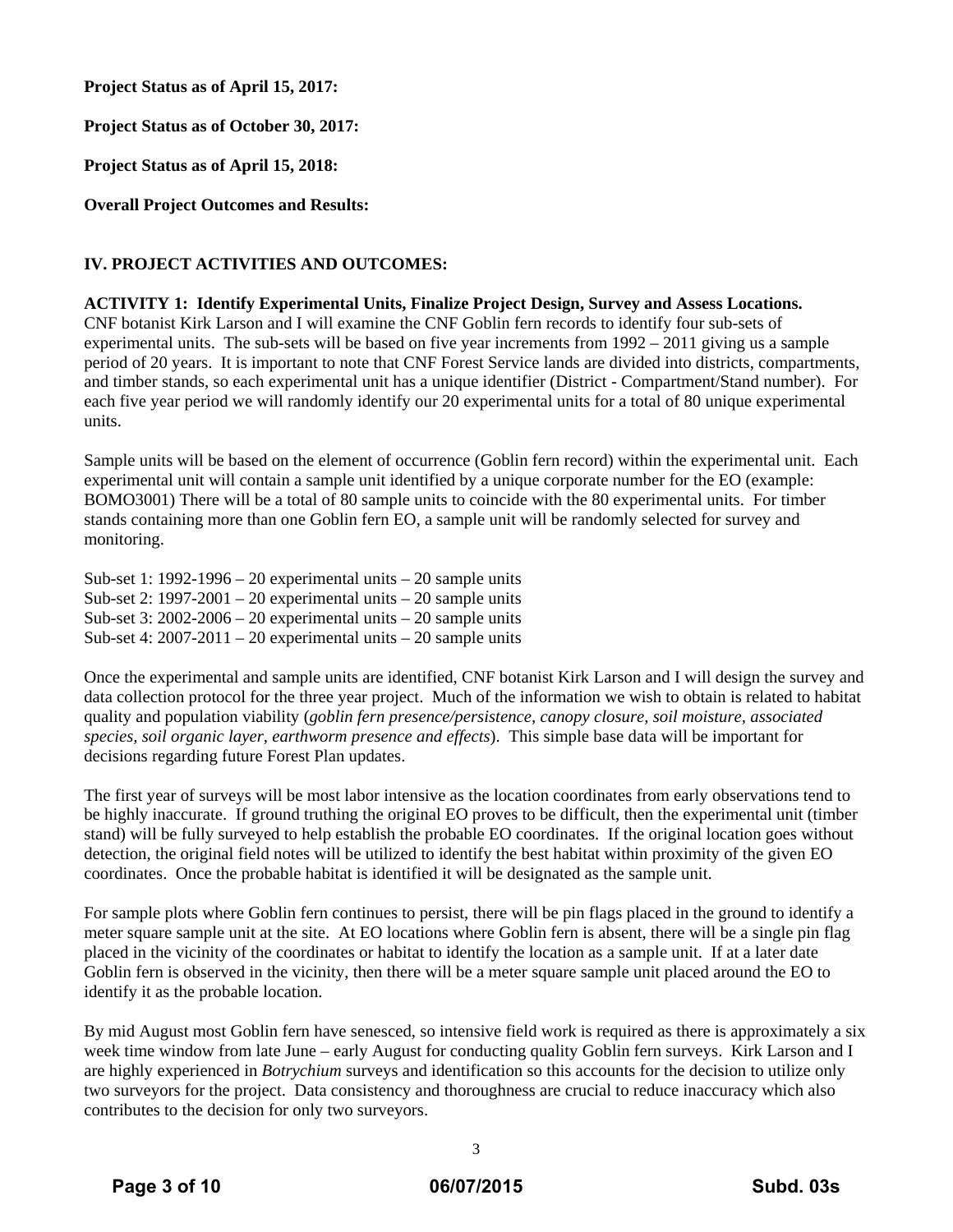## **Summary Budget Information for Activity 1: ENRTF Budget: \$ 37,400**

# **Amount Spent: \$ 0 Balance: \$ 37,400**

| <b>Outcome</b>                                                                             | <b>Completion Date</b> |
|--------------------------------------------------------------------------------------------|------------------------|
| <b>1.</b> Establish project and survey protocol and identify experimental and sample units | July 2015              |
| 2. Survey experimental and sample units late June-mid August 2015, 2016, 2017              | August 2017            |
| 3. Compile and analyze data from survey and monitoring efforts                             | December 2017          |

## **Project Status as of October 30, 2015:**

**Project Status as of April 15, 2016:** 

**Project Status as of October 30, 2016:**

**Project Status as of April 15, 2017:** 

**Project Status as of October 30, 2017:** 

**Project Status as of April 15, 2018:** 

**Final Report Summary:**

## **ACTIVITY 2: Data Analysis, Submit Results to CNF, Assist in Development of Mitigation Plan for Updated CNF Forest Plan**

For each sample unit, we will monitor and collect data for three consecutive seasons in order to document population health for our random selection of sample units. The data collection protocol will focus on target species presence, population viability, probable extirpations, current habitat conditions and earthworm activity. From this project we can potentially conduct long term monitoring of the locations which continue to contain viable Goblin fern populations.

Specific data we wish to collect includes:

- **1)** Target species presence
- **2)** Conduct plant count at sample units
- **3)** Population viability (based on plant count, habitat conditions, earthworm activity)
- **4)** Canopy composition
- **5)** Canopy density
- **6)** Associate vegetation species
- **7)** Habitat conditions
- **8)** Soil moisture
- **9)** Evaluate Earthworm activity with the assistance of IERAT

Within the data analysis we will search for correlations between population abundance, habitat conditions and earthworm activity. Through repeated field observations I've observed what appear to be Goblin fern extirpations in the wake of earthworm invasions, but there has been very little work on the CNF to document or prove these events.

The major goal of this project is to extract enough information from data to support proposal for the development of improved Goblin fern habitat mitigation strategies and species conservation plans.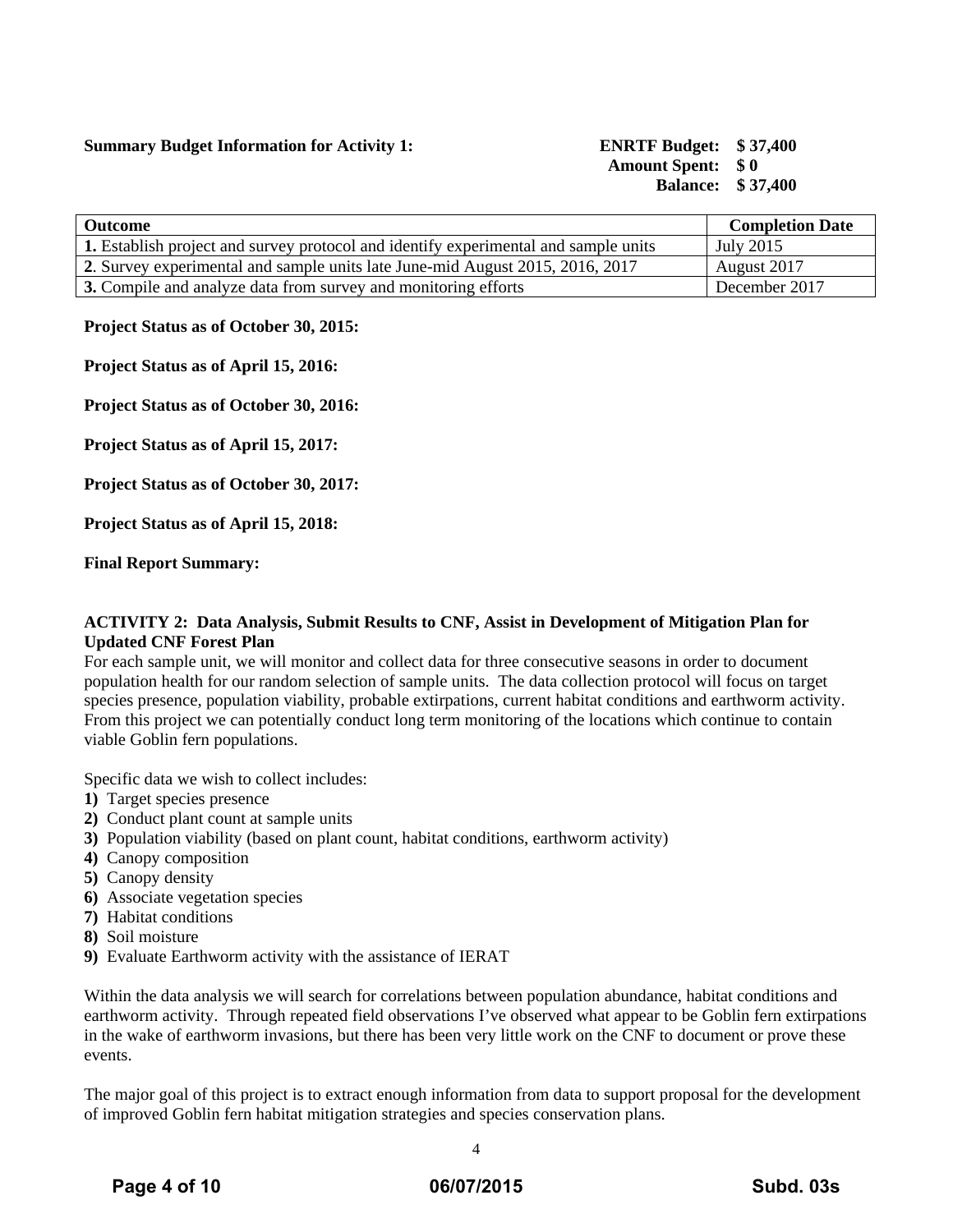The intensive three year survey and monitor project will help in identifying the most detrimental issues surrounding Goblin fern habitat and populations. From this data, Leech Lake Band of Ojibwe will be able to develop appropriate Goblin fern habitat mitigation strategies and species conservation plans to insure appropriate protection for Goblin fern and Goblin fern habitat on tribally owned and managed lands.

As a co-managing agency, Leech Lake Band of Ojibwe must collaborate with Chippewa National Forest to insure habitat mitigation strategies and species conservation plans are developed at the forest wide level. This will help insure the species and habitat on Forest Service managed lands within the Leech Lake Reservation boundaries are adequately protected.

The Chippewa National Forest, Forest Management Plan is scheduled for review and revision on a 10 year cycle, but has not been revised since 2004. This indicates the Forest Plan is up for review and revision this year. As a result, the current forest plan is probably inadequate for the long term conservation of Goblin fern and the required habitat for this species. As a co-management agency, Leech Lake Reservation will request review of the current CNF Forest Plan with the intentions of co-developing a current and appropriate species conservation plan for Goblin fern and all struggling moonwort species residing on Leech Lake Reservation/Chippewa National Forest.

#### **Summary Budget Information for Activity 2: ENRTF Budget: \$ 23,600**

**Amount Spent: \$ 0 Balance: \$ 23,600** 

| <b>Outcome</b>                                                                     | <b>Completion Date</b> |
|------------------------------------------------------------------------------------|------------------------|
| 1. Predict probable extirpations within our experimental and sample units          | October 2017           |
| 2. Updating CNF records to account for extirpations                                | October 2017           |
| 3. Submit data to support a larger earthworm project                               | December 2017          |
| 4. Coordinate with CNF to develop and implement new habitat mitigation and species | April 2018             |
| conservation plans                                                                 |                        |
| 5. Develop and implement new habitat mitigation plans for Leech Lake Tribal Lands  | April 2018             |
| <b>6.</b> Disseminate results to interested management agencies                    | April 2018             |
|                                                                                    |                        |
|                                                                                    |                        |
|                                                                                    |                        |

**Project Status as of October 30, 2015:** 

**Project Status as of April 15, 2016:** 

**Project Status as of October 30, 2016:**

**Project Status as of April 15, 2017:** 

**Project Status as of October 30, 2017:** 

**Project Status as of April 15, 2018:** 

**Final Report Summary:**

## **V. DISSEMINATION:**

#### **Description:**

Once we compile all relevant data, the results will be shared with interested agencies and organizations who express similar interest in the conservation of Goblin fern. All relevant earthworm data will be shared with NRRI, University of Minnesota, Duluth to help with their ongoing research. This information will include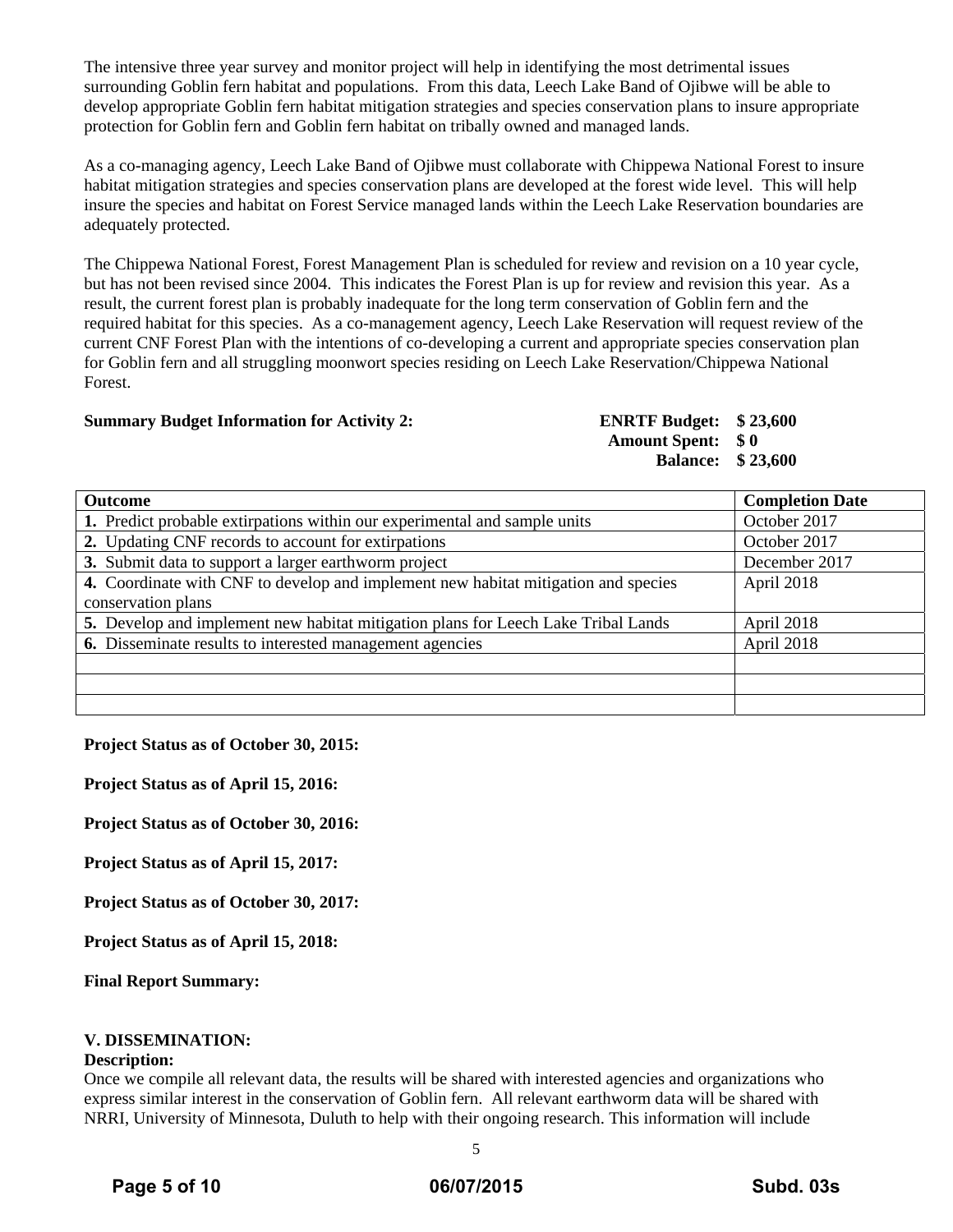coordinates, and severity of infestation. Since this Goblin fern is considered a Threatened, Endangered, Sensitive species by Leech Lake Band of Ojibwe and the Chippewa National Forest, data and results will be shared at the discretion of the two co-management agencies.

**Project Status as of October 30, 2015:** 

**Project Status as of April 15, 2016:** 

**Project Status as of October 30, 2016:**

**Project Status as of April 15, 2017:** 

**Project Status as of October 30, 2017:** 

**Project Status as of April 15, 2018:** 

**Final Report Summary:** 

## **VI. PROJECT BUDGET SUMMARY:** **A. ENRTF Budget Overview:**

| <b>Budget Category</b>              | \$ Amount | <b>Overview Explanation</b>                    |
|-------------------------------------|-----------|------------------------------------------------|
| Personnel:                          | \$52,200  | Bobby Henderson, project manager, botanist,    |
|                                     |           | data analysis (80% salary, 20% benefits) 35%   |
|                                     |           | FTE for 3 years                                |
| Equipment/Tools/Supplies:           | \$2050    | High precision GPS for establishing sites,     |
|                                     |           | Densiometers, Field supplies: collection bags, |
|                                     |           | batteries, flagging,                           |
| Travel Expenses in MN:              | \$6750    | Travel to, between, and from survey and data   |
|                                     |           | collection sites. Mileage:                     |
| <b>TOTAL ENRTF BUDGET: \$61,000</b> |           |                                                |

**Explanation of Use of Classified Staff:** N/A

**Explanation of Capital Expenditures Greater Than \$5,000:** N/A

**Number of Full-time Equivalents (FTE) Directly Funded with this ENRTF Appropriation:** 1.05

**Number of Full-time Equivalents (FTE) Estimated to Be Funded through Contracts with this ENRTF Appropriation:** N/A

**B. Other Funds:** 

|                                       | \$ Amount       | \$ Amount    |                                          |
|---------------------------------------|-----------------|--------------|------------------------------------------|
| <b>Source of Funds</b>                | <b>Proposed</b> | <b>Spent</b> | <b>Use of Other Funds</b>                |
| <b>Non-state</b>                      | \$0             | \$0          |                                          |
| <b>State</b>                          | \$0             | \$0          |                                          |
| <b>In-kind Services To Be Applied</b> |                 |              |                                          |
| <b>USDA Forest Service: Botanist</b>  | \$11,100        | \$0          | Survey and data collection support.      |
| Kirk Larson.                          |                 |              |                                          |
| Leech Lake Division of                | \$40,000        | \$0          | IDC, Administrative support, office      |
| Resource Management.                  |                 |              | space, computers, GIS programs, vehicles |
|                                       |                 |              | and maintenance.                         |
|                                       |                 |              |                                          |
| <b>TOTAL OTHER FUNDS:</b>             | \$51,000        | \$0          |                                          |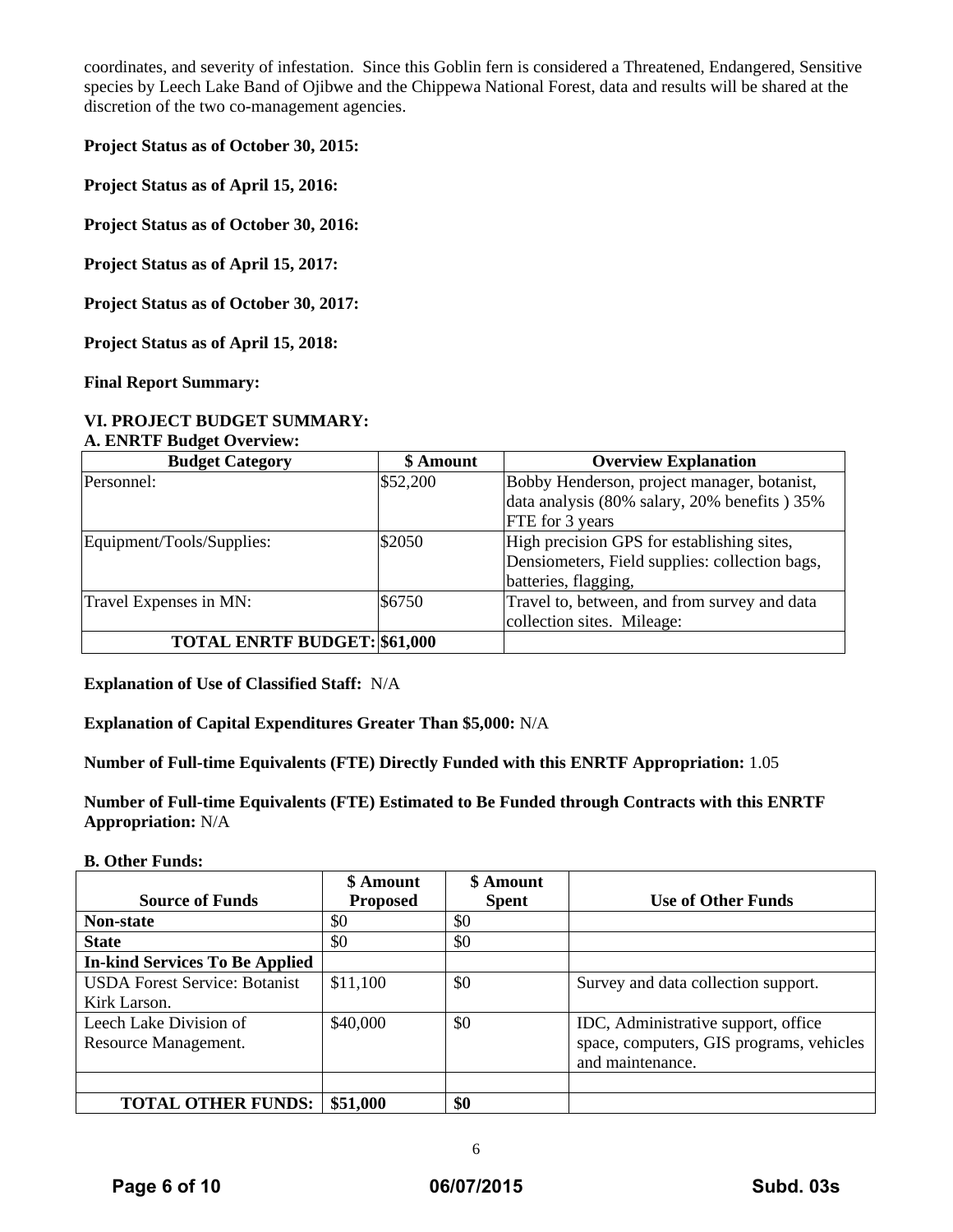## **VII. PROJECT STRATEGY:**

## **A. Project Team/Partners**

## **Funded:**

Bobby Henderson, Leech Lake Band of Ojibwe Botanist, sole recipient of funds

## **Non-funded/in-kind partners**:

- Kirk Larson (Chippewa National Forest, Botanist/rare plants specialist, assist in survey and data collection).
- Dr. Don Farrar professor emeritus (Iowa State University, leading moonwort expert), support for Botrychium species.
- Dr. Cindy Johnson-Groh (Gustavus Adolphus College, Professor of Biology and Environmental Studies, moonwort expert) support for project design and protocol.

## **B. Project Impact and Long-term Strategy:**

- 1. Provide data to support the degree of imperilment Goblin fern may be currently facing in Minnesota.
- 2. Facilitate the development of long term mitigation strategies and conservation plans to protect remaining Goblin fern habitat and populations.
- 3. Facilitate revisions to the current CNF Forest Plan.
- 4. Invoke more conscious decisions for updating and implementing BMPs in northern hardwood forests.
- 5. Provide data to support updating records in the CNF corporate database.
- 6. Provide Earthworm data to a much larger earthworm study being conducted by Great Lakes Worm Watch and UMD NRRI.
- 7. Neighboring state agencies continue to express interest in the results of this project as Goblin fern faces extinction within neighboring states.

## **C. Funding History:**

| <b>Funding Source and Use of Funds</b> | Timeframe<br>Funding | m<br>Amount<br>w |
|----------------------------------------|----------------------|------------------|
| N/A                                    |                      |                  |

## **IX. VISUAL COMPONENT or MAP(S): See attached photos and maps.**

## **X. RESEARCH ADDENDUM:** N/A

## **XI. REPORTING REQUIREMENTS:**

**Project Status as of October 30, 2015:** 

**Project Status as of April 15, 2016:** 

**Project Status as of October 30, 2016:**

**Project Status as of April 15, 2017:** 

**Project Status as of October 30, 2017:** 

**Project Status as of April 15, 2018:** 

## **A final report and associated products will be submitted** April 15, 2018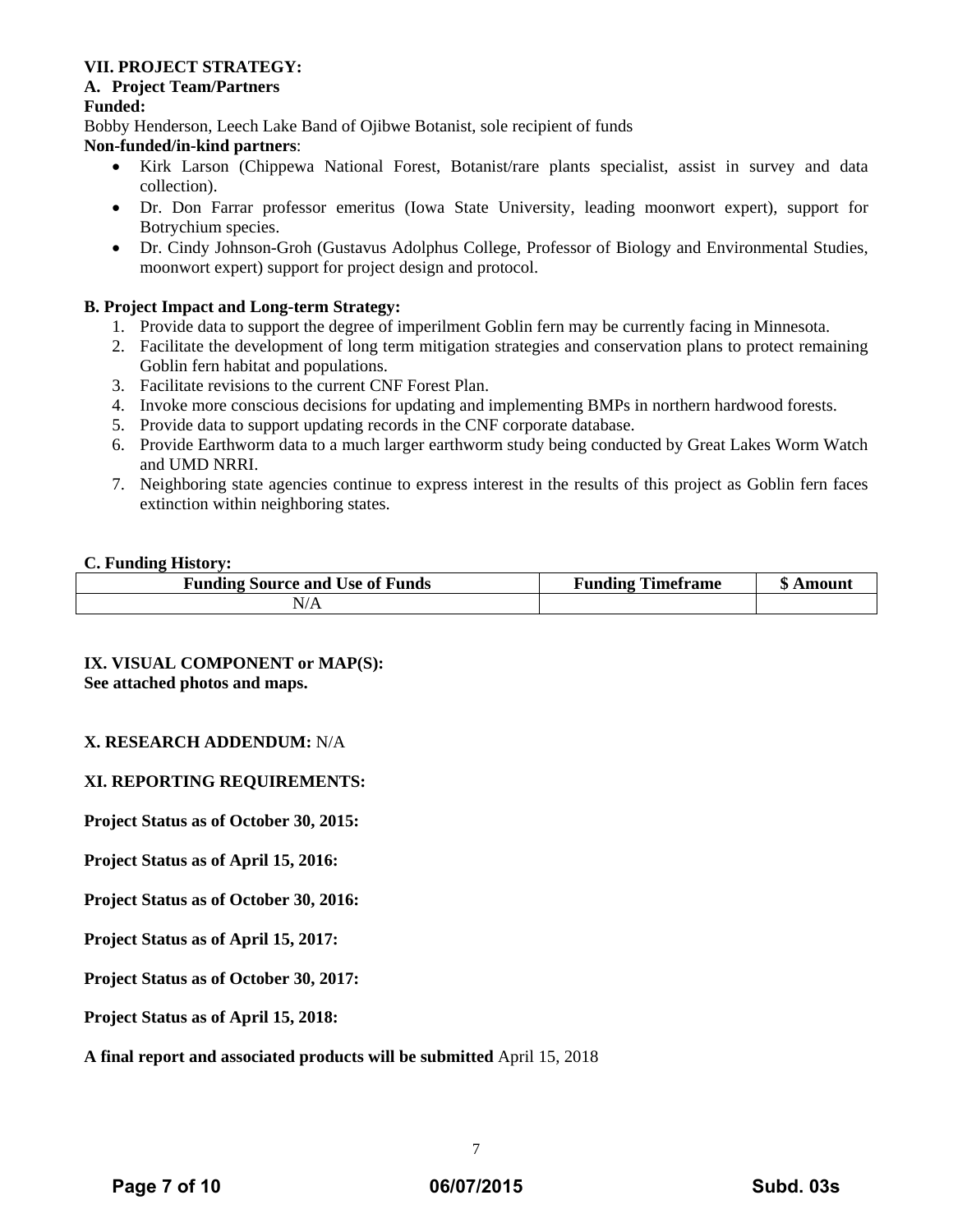## **Environment and Natural Resources Trust Fund M.L. 2015 Project Budget**

**Project Title: Habitat Mitigation for Goblin Fern Conservation** 

**Legal Citation:** M.L. 2015, Chp. 76, Sec. 2, Subd. 03s

**Project Manager:** Bobby Henderson

**Organization:** Leech Lake Band of Ojibwe

## **M.L. 2015 ENRTF Appropriation: \$61,000**

**Project Length and Completion Date: 3 years, January 31, 2018**

## **Date of Report: December 18, 2014**

| <b>ENVIRONMENT AND NATURAL RESOURCES TRUST</b>                 | <b>Activity 1</b> |                                                     | <b>Activity 1</b> | <b>Activity 2</b>                     |                                              | <b>Activity 2</b> | <b>TOTAL</b>  | <b>TOTAL</b>   |
|----------------------------------------------------------------|-------------------|-----------------------------------------------------|-------------------|---------------------------------------|----------------------------------------------|-------------------|---------------|----------------|
| <b>FUND BUDGET</b>                                             | <b>Budget</b>     | <b>Amount Spent</b>                                 | <b>Balance</b>    | <b>Budget</b>                         | <b>Amount Spent</b>                          | <b>Balance</b>    | <b>BUDGET</b> | <b>BALANCE</b> |
| <b>BUDGET ITEM</b>                                             |                   | <b>Identify, Project Design, Survey, and Assess</b> |                   |                                       | Data Analysis, Submit Results to CNF, Assist |                   |               |                |
|                                                                | <b>Locations</b>  |                                                     |                   | in Development of Mitigation Plan for |                                              |                   |               |                |
|                                                                |                   | <b>Updated CNF Forest Plan</b>                      |                   |                                       |                                              |                   |               |                |
| <b>Personnel (Wages and Benefits)</b>                          | \$28,600          | \$0                                                 | \$28,600          | \$23,600                              | \$0                                          | \$23,600          | \$52,200      | \$52,200       |
| Bobby Henderson, project manager, botanist, data analysis      |                   |                                                     |                   |                                       |                                              |                   |               |                |
| (80% salary, 20% benefits) 35% FTE for 3 years                 |                   |                                                     |                   |                                       |                                              |                   |               |                |
|                                                                |                   |                                                     |                   |                                       |                                              |                   |               |                |
| Equipment/Tools/Supplies                                       | \$2,050           | \$0                                                 | \$2,050           |                                       |                                              |                   | \$2,050       | \$2,050        |
| 2 High precision GPS for relocating sites (\$1300)             |                   |                                                     |                   |                                       |                                              |                   |               |                |
| 2 Densiometers (\$220)                                         |                   |                                                     |                   |                                       |                                              |                   |               |                |
| Field supplies: collection bags, batteries, flagging, (\$530)  |                   |                                                     |                   |                                       |                                              |                   |               |                |
| <b>Travel expenses in Minnesota</b>                            |                   |                                                     |                   |                                       |                                              |                   |               |                |
| Travel to, between, and from survey and data collection sites. | \$6,750           | \$0                                                 | \$6,750           |                                       |                                              |                   | \$6,750       | \$6,750        |
| Mileage: \$6750                                                |                   |                                                     |                   |                                       |                                              |                   |               |                |
| <b>COLUMN TOTAL</b>                                            | \$37,400          | \$0                                                 | \$37,400          | \$23,600                              | \$0                                          | \$23,600          | \$61,000      | \$61,000       |